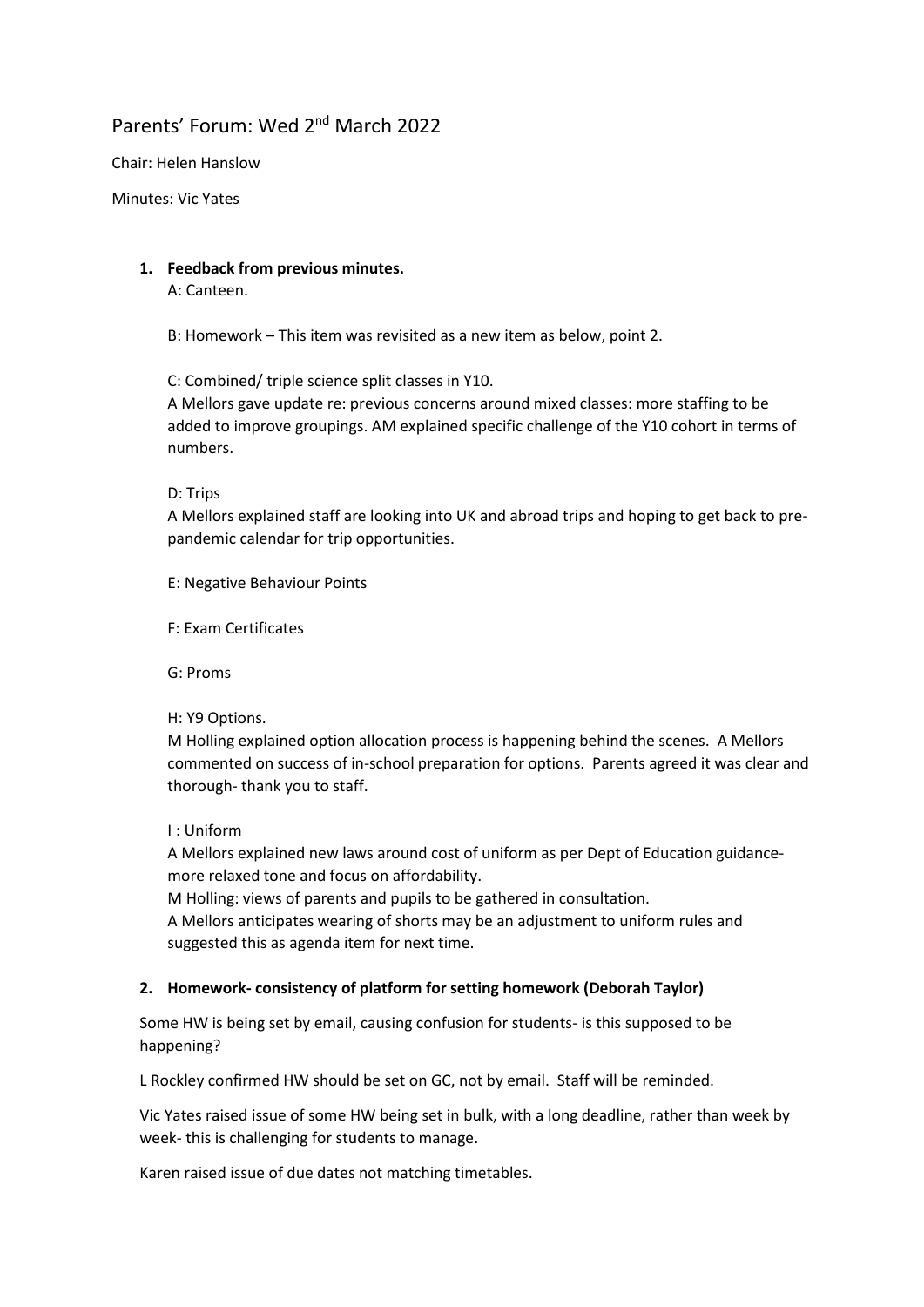A Mellors asked for feedback on regularity of HW setting, following previous focus in forums and school push on HW/ asked if too much is being set.

No problems with too much HW reported.

Louise W: Raised issue of Google Classroom summaries and how to receive them for multiple children.

Some discussion of the GC summaries and how helpful they are. Roy raised frustration with GC summaries showing HW as missing when this may not be the case. Some parents reported not receiving emails and asked if they needed to re-register; others receiving them no problem.

A Young explained Y7 registration email went out in Jan but others should still get them from previous registration. Email notifications for Y8-11 seem to be patchy so suggested school may need to re-invite parents to register for weekly GC notifications since it may be tricky for parents to change settings themselves.

A Mellors suggested students may need some training in how to manage their GC assignment lists to avoid tasks stacking up.

## **3: Planners (Deborah Taylor)**

DT raised issue of planner use and lack of dates in current planners as unhelpful for students.

Some discussion around planners' usefulness when pupils use GC for same information. Some parents expressed usefulness of paper based planner, whilst others not sure they serve clear purpose, with Chromebooks in use.

A Mellors clarified planners are optional for Y9-11 and confirmed that all pupils in Y7-9 have a Chromebook.

DT: Could pupils have online calendar instead? Suggested some pupil consultation on this.

#### **4: AOB**

#### **School Admissions (Hannah Chambers)**

Raised problem of siblings not getting a place at AW this year and asked about waiting list.

A Mellors explained that a letter will go out tomorrow to the parents of the 17 siblings who were not given a place, stating their number in the waiting list.

A Mellors gave background to catchment area and why this has not been amended in the same way as other schools- advice from Local Authority to retain feeder school areas. Parent queried previous Governors' decision on this and asked about how distances are calculated from school-AM clarified- as the crow flies.

M Holling explained school will have waiting list info and parents can check in.

**Thank you for Hagg Farm (Louise W)**